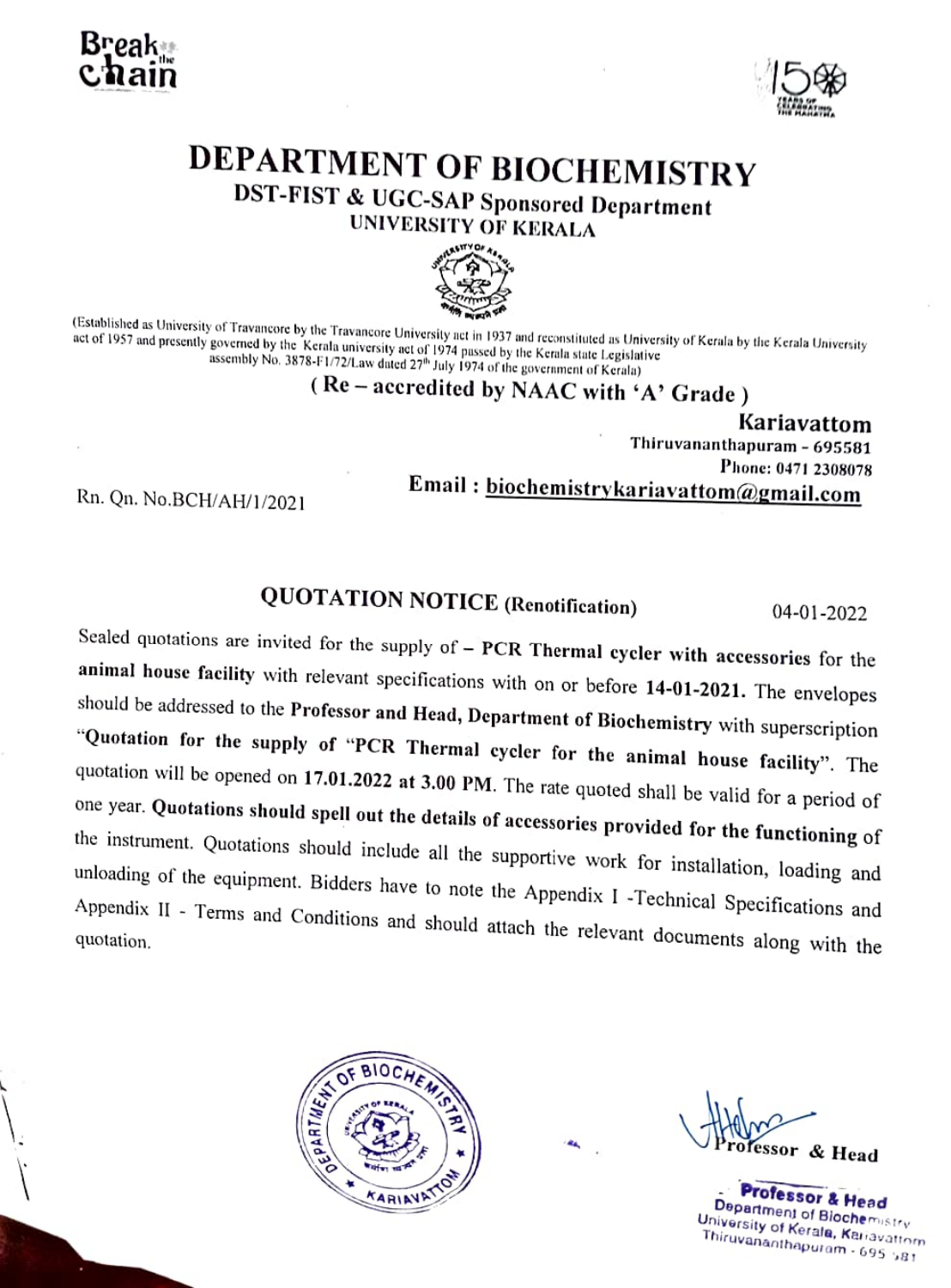## APPENDIX I- TECHNICAL SPECIFICATIONS Name of the Equipment: PCR MACHINE

|                | PCR MACHINE                          |                                                                                                                                                                                                                                                                                                                                                                                                                                           |
|----------------|--------------------------------------|-------------------------------------------------------------------------------------------------------------------------------------------------------------------------------------------------------------------------------------------------------------------------------------------------------------------------------------------------------------------------------------------------------------------------------------------|
| $\mathbf{1}$   | Power source                         |                                                                                                                                                                                                                                                                                                                                                                                                                                           |
|                |                                      | $230 V/50 - 60 Hz$                                                                                                                                                                                                                                                                                                                                                                                                                        |
| $\overline{2}$ | capacity                             | 96 x 0.1ml/0.2ml PCR Tube, 71 x 0.5 ml PCR tube and 96<br>well PCR plate                                                                                                                                                                                                                                                                                                                                                                  |
| 3              | Technology                           | Peltier technology / Triple Circuit Technology with gradient<br>features                                                                                                                                                                                                                                                                                                                                                                  |
| 4              | Temperature                          | Gradient temperature range from $30 - 99^{\circ}$ C with 0.1°C<br>minimum gradient spread. Block temperature control range<br>should be 4°C to 99°C                                                                                                                                                                                                                                                                                       |
| 6              | Lid Temperature range                | $37 - 110$ °C                                                                                                                                                                                                                                                                                                                                                                                                                             |
| 7              | <b>Block Temperature</b><br>Accuracy | $\pm$ 0.2°C                                                                                                                                                                                                                                                                                                                                                                                                                               |
| 8              | Maximum power<br>consumption         | 700 W                                                                                                                                                                                                                                                                                                                                                                                                                                     |
| 9              | <b>Block Homogeneity</b>             | $\leq \pm 0.3$ ° C (20°C to 72°C); $\leq \pm 0.4$ ° C (90°C)                                                                                                                                                                                                                                                                                                                                                                              |
| 10             | Heating rate                         | 3 °C/s; Cooling rate: 2 °C/s                                                                                                                                                                                                                                                                                                                                                                                                              |
| 11             | Other requirments                    | Inbuilt advance scheduling feature for users convenience will<br>be a preference. Should have large display with Intuitive<br>Graphic programming and Administrator and user login with<br>or without PIN for enhanced security. Should have Time<br>and/or Temperature increment cycles in PCR program.<br>Calibration according to NIST (USA), DKD/PTB (Germany)<br>UKAS/NPL (UK), UL/cUL listed.<br>Should comply to RoHS (2011/65/EU) |
|                | Warranty/AMC                         | Minimum 2year warranty /AMC                                                                                                                                                                                                                                                                                                                                                                                                               |

## APPENDIX II- TERMS AND CONDITIONS

- 1. Separate tender along with separate sets of all necessary documents should be submitted for each instrument. The main envelop should be superscribed: "TENDER FOR SUPPLY OF (ENTER NAME OF EQUIPMENT). Last date of submission .........................." The date of Opening of Technical Bid and Financial Bid is indicated \*\*\*\*\*\*\*\*\*\*\*\*\*\*\*\*\* above.
- 2. For those bidders submitting tenders for more than one instrument, separate applications for each instrument (Tender Bid and Financial Bid) must be placed in individual sealed envelopes and these envelops must be placed inside a bigger envelope. Only one model can be quoted in a tender. If the tenderer wants to quote for more than one model separate